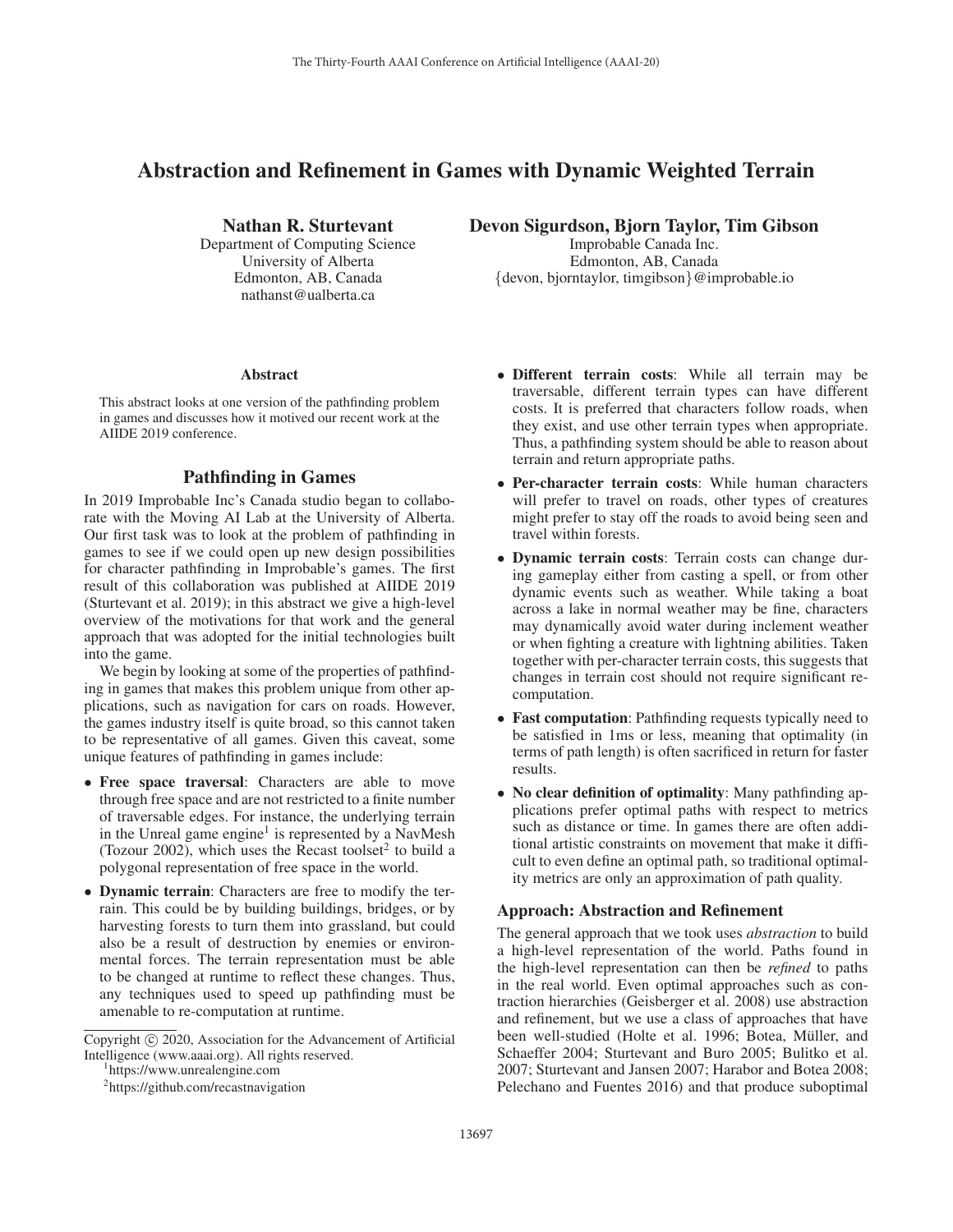

Figure 1: The dynamic terrain abstraction on a larger map with five different terrain types.

results. These approaches have also been used in the games industry (Sturtevant 2007; Alain 2018).

Our particular implementation is a variant of existing approaches optimized for the problem definition above. In particular, it has the following features:

- Local changes: When a local change occurs in the world only a local update is needed in the abstraction.
- Explicit representation of terrain types: Unlike other approaches, terrain types are explicitly represented in the abstraction. When the terrain type changes, the abstraction must be updated, but when the cost of terrain changes it does not.
- Paths respect terrain costs: It is possible to use Weighted A\* (Pohl 1970) or other recent suboptimal algorithms (Chen and Sturtevant 2019; Chen et al. 2019) to speed up pathfinding. But, our experiments show that Weighted A\* generally achieves its speedup by ignoring terrain costs. Thus, significantly higher quality paths can be found by explicitly reasoning about terrain costs in the abstraction.
- Small memory overhead: The cost of storing the abstraction is significantly smaller than the cost of the full map.
- Flexible underlying representation: We implemented the abstraction approach both using grids and NavMeshes as the low-level representation. The approach works with both, but benefits from the structure of how NavMeshes are built in Recast.
- Faster pathfinding: The speedup achieved depends on the type of terrain and the underlying representation, but provides speedup in either cases.

The full approach is called a dynamic terrain abstraction. An example of the abstraction can be found in Figure 1. Planning is first performed in the abstract graph, and then is refined to a walkable path within the world. Additional details can be found in the full paper (Sturtevant et al. 2019).

## Future Work

Although we are happy with the current implementation of this work, there is still room for improvement. The current approach, for instance, doesn't directly handle different sized agents; a different NavMesh is used for different agent sizes, although some approaches are able to handle this constraint (Kallmann 2010). The current approach also does not do any pre-computation to speed a single pathfinding request. For highly dynamic maps this could be too expensive, but past work has explored applying such techniques at the abstract level of the graph (Sturtevant and Geisberger 2010), and other work has looked at re-using pre-computed data after the map changes (Bono et al. 2019). Finally, this work does not address the issue of multiple-agents planning through space together. Current search-based approaches to this problem are not feasible for most games (Stern et al. 2019) in comparison to locally reactive approaches (Van Den Berg et al. 2011; Karamouzas, Skinner, and Guy 2014). As the development of the game continues, we will continue to work with them to address challenges that arise.

### References

Alain, B. 2018. Hierarchical dynamic pathfinding for large voxel worlds. *Game Developers Conference*.

Bono, M.; Gerevini, A. E.; Harabor, D. D.; and Stuckey, P. J. 2019. Path planning with cpd heuristics. In *Proceedings of the 28th International Joint Conference on Artificial Intelligence*, 1199–1205. AAAI Press.

Botea, A.; Müller, M.; and Schaeffer, J. 2004. Near optimal hierarchical path-finding. *Journal of Game Development* 1(1):7–28.

Bulitko, V.; Sturtevant, N.; Lu, J.; and Yau, T. 2007. Graph abstraction in real-time heuristic search. *Journal of Artificial Intelligence Research (JAIR)* 30:51–100.

Chen, J., and Sturtevant, N. R. 2019. Conditions for avoiding node re-expansions in bounded suboptimal search. *International Joint Conference on Artificial Intelligence (IJCAI)*.

Chen, J.; Sturtevant, N. R.; Doyle, W.; and Ruml, W. 2019. Revisiting suboptimal search. *Symposium on Combinatorial Search (SoCS)* 18–25.

Geisberger, R.; Sanders, P.; Schultes, D.; and Delling, D. 2008. Contraction Hierarchies: Faster and Simpler Hierarchical Routing in Road Networks. In McGeoch, C. C., ed., *Proceedings of the 7th Workshop on Experimental Algorithms (WEA'08)*, volume 5038 of *Lecture Notes in Computer Science*, 319–333. Springer.

Harabor, D., and Botea, A. 2008. Hierarchical path planning for multi-size agents in heterogeneous environments. In *2008 IEEE Symposium On Computational Intelligence and Games*, 258–265. IEEE.

Holte, R. C.; Mkadmi, T.; Zimmer, R. M.; and MacDonald, A. J. 1996. Speeding up problem solving by abstraction: A graph oriented approach. *Artificial Intelligence* 85(1- 2):321–361.